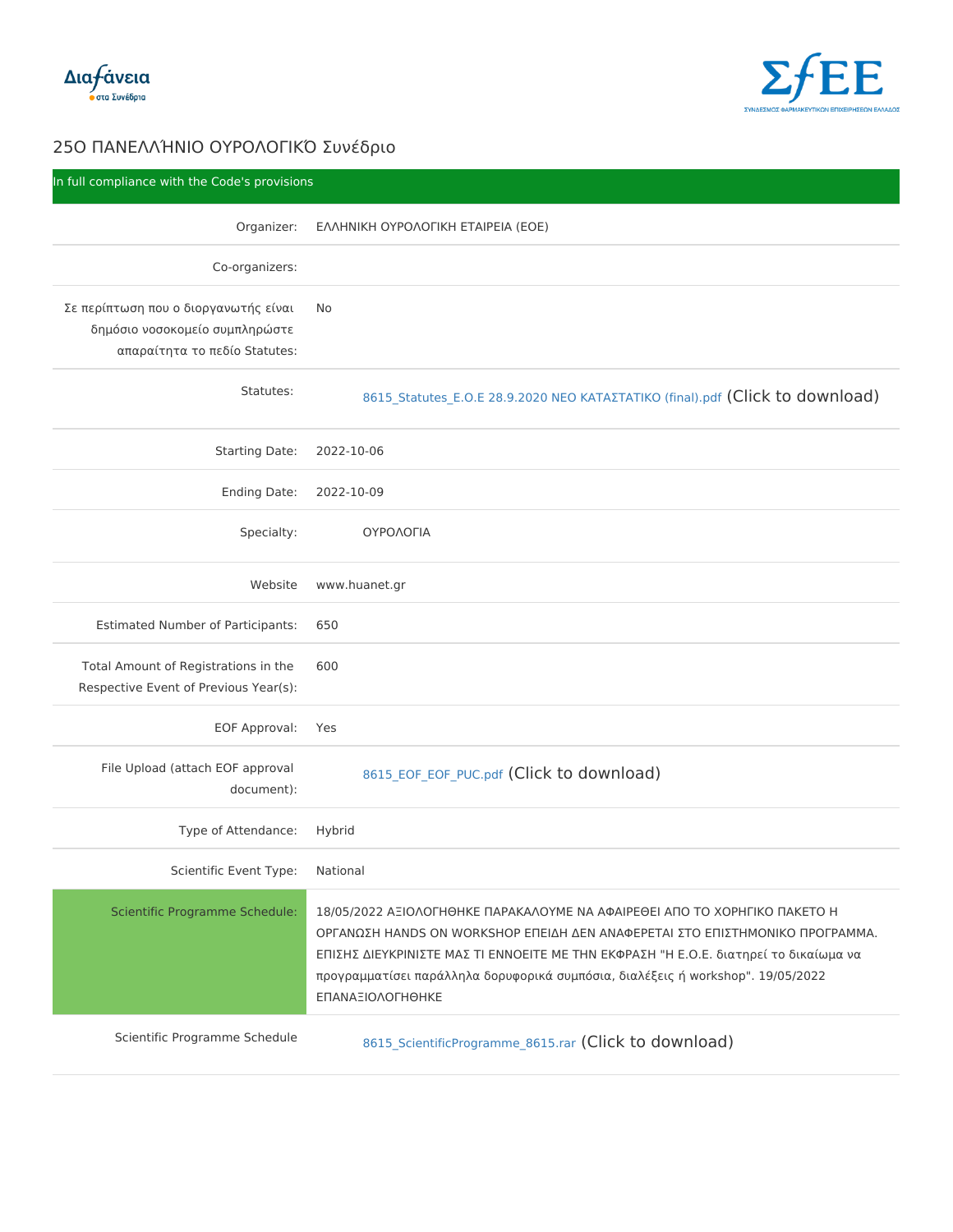## Sponsorship Package [8615\\_SponsorshipPackage\\_25 PANELLHNIO OUROLOGIKO\\_SP](https://scientific.events.sfee.gr/storage/Uploads/8615_SponsorshipPackage_25 PANELLHNIO OUROLOGIKO_SPONSORSHIP updated.pdf)ONSORSH

## (Click to download)

Website:www.huacongress.gr

Location:

PrefectureATTIKH

Venue NameGRAND HYATT

Professional / Organized ConNforence

Facility:

Recreational facilities / NRoesort:

Venue Categor5y\*: at a perfectual capital

 $City: '" - •'$ 

Seasonality:

Period of event  $1/7$   $N81/8$ 

If yes, is it a summer Necsort?

Period of event  $15/12N65/1$ 

If yes, is it a winter Necsort?

Ski resort 15/12 - 105003

Hospitality Provided:

Limits:Accommodations:

| Yes           |
|---------------|
| $M$ eals:     |
| Nο            |
| Registration: |
| Yes           |

Limits: (attach cost of accommodation per night, daily cost of meals & drinks and  $8615$ \_Limits\_ $\cdot$ "";' $\cdot$ £ & "™'œŸ(Glpick to download)

registration fees)

Other Activities: